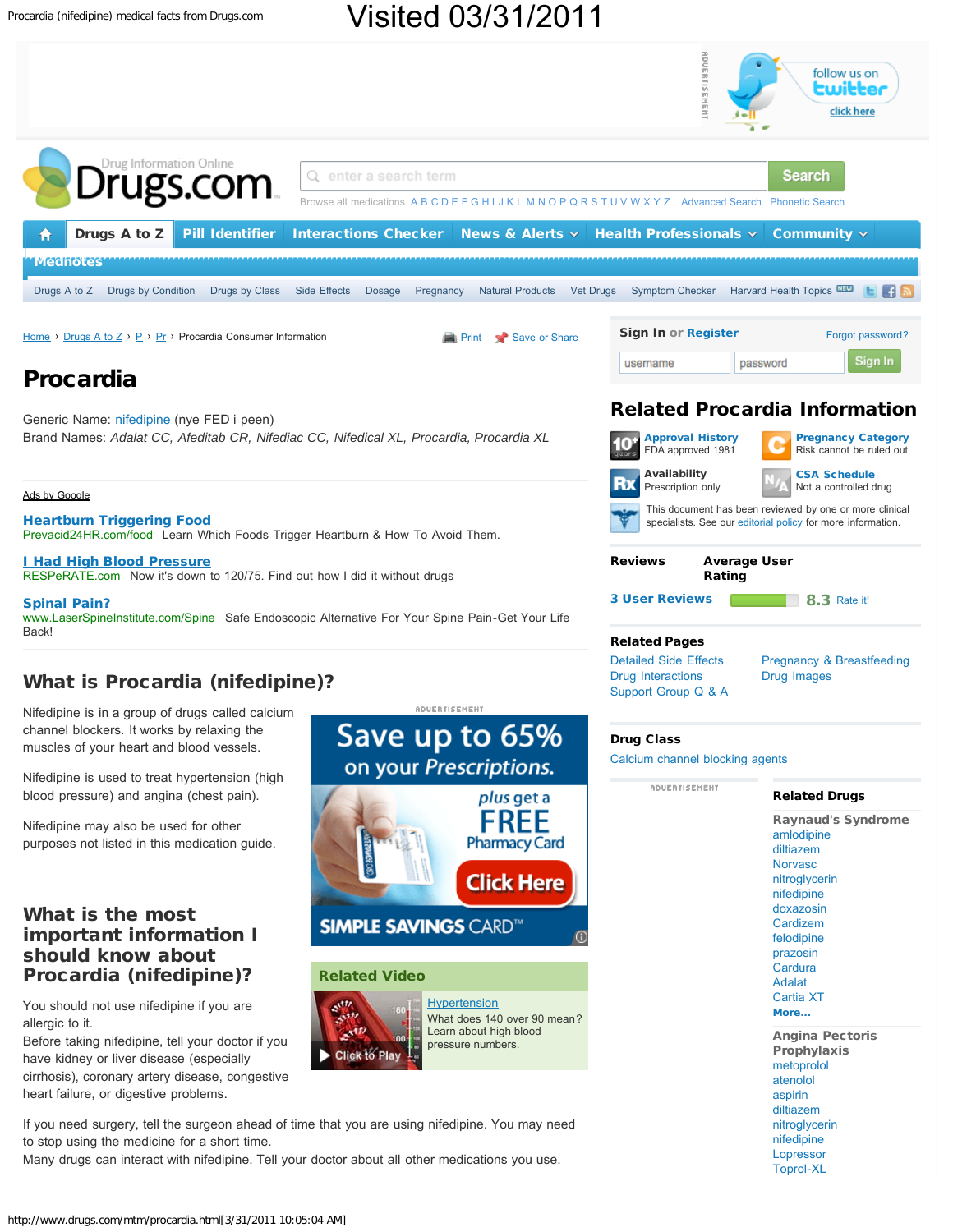Procardia (nifedipine) medical facts from Drugs.com

# Visited 03/31/2011

Do not stop taking nifedipine without first talking to your doctor, even if you feel fine. Stopping suddenly may make your condition worse. High blood pressure often has no symptoms. You may need to use blood pressure medication for the rest of your life.

### What should I discuss with my healthcare provider before taking Procardia (nifedipine)?

You should not use nifedipine if you are allergic to it.

If you have any of these other conditions, you may need a dose adjustment or special tests:

- kidney disease;
- liver disease (especially cirrhosis);
- coronary artery disease;
- congestive heart failure; or
- digestive problems.

FDA pregnancy category C. It is not known whether nifedipine will harm an unborn baby. Tell your doctor if you are pregnant or plan to become pregnant while using this medication.. Nifedipine can pass into breast milk and may harm a nursing baby. Do not use this medication without telling your doctor if you are breast-feeding a baby.

### [Ads by Google](http://www.google.com/url?ct=abg&q=https://www.google.com/adsense/support/bin/request.py%3Fcontact%3Dabg_afc%26url%3Dhttp://www.drugs.com/mtm/procardia.html%26hl%3Den%26client%3Dca-pub-3964816748264478%26adU%3Dwww.AMDAwareness.org%26adT%3DWavy%2BLines%253F%2BBlind%2BSpots%253F%26adU%3Dwww.l-arginineplus.com%26adT%3DLower%2BBlood%2BPressure%2BFast%26adU%3Dwww.elixirindustry.com%26adT%3DHypertension%2BCorrected%26gl%3DUS&usg=AFQjCNHo1KTRfSI3V59ts1HFpWqQbk8RmA)

[Wavy Lines? Blind Spots?](http://googleads.g.doubleclick.net/aclk?sa=L&ai=B-KphEZiUTdC4OMivqwGyvJSfBPv8gPcBm_yMhRbJg8u_BqClexABGAEgzMf0ASgDOABQiPnBh_n_____AWDJhv-H8KPsErIBDXd3dy5kcnVncy5jb23IAQHaASdodHRwOi8vd3d3LmRydWdzLmNvbS9tdG0vcHJvY2FyZGlhLmh0bWyAAgHIAvuI4hSoAwHoA4YF6AMt9QMAAABE&num=1&sig=AGiWqtxrHqh5mr2Lp7VT1C0p5lULTncosw&client=ca-pub-3964816748264478&adurl=http://www.amdawareness.org/asrs/%3Fs_cid%3D0001%26s_src%3Dgoogleppc) These are symptoms of wet AMD. Learn about risk factors today. [www.AMDAwareness.org](http://googleads.g.doubleclick.net/aclk?sa=L&ai=B-KphEZiUTdC4OMivqwGyvJSfBPv8gPcBm_yMhRbJg8u_BqClexABGAEgzMf0ASgDOABQiPnBh_n_____AWDJhv-H8KPsErIBDXd3dy5kcnVncy5jb23IAQHaASdodHRwOi8vd3d3LmRydWdzLmNvbS9tdG0vcHJvY2FyZGlhLmh0bWyAAgHIAvuI4hSoAwHoA4YF6AMt9QMAAABE&num=1&sig=AGiWqtxrHqh5mr2Lp7VT1C0p5lULTncosw&client=ca-pub-3964816748264478&adurl=http://www.amdawareness.org/asrs/%3Fs_cid%3D0001%26s_src%3Dgoogleppc)

### [Lower Blood Pressure Fast](http://googleads.g.doubleclick.net/aclk?sa=l&ai=BYonUEZiUTdC4OMivqwGyvJSfBNyco4kCpJy12hPAjbcB0PhaEAIYAiDMx_QBKAM4AFDt4fTR-P____8BYMmG_4fwo-wSoAHc6sLlA7IBDXd3dy5kcnVncy5jb23IAQHaASdodHRwOi8vd3d3LmRydWdzLmNvbS9tdG0vcHJvY2FyZGlhLmh0bWyAAgHQAgGoAwHoA4YF6AMt9QMAAABE&num=2&sig=AGiWqtzyuCsD9mWciSULUmX_-G7GC7uwtw&client=ca-pub-3964816748264478&adurl=http://www.l-arginineplus.com)

Nobel Prize Winning Breakthrough Can L-arginine Plus Help You? [www.l-arginineplus.com](http://googleads.g.doubleclick.net/aclk?sa=l&ai=BYonUEZiUTdC4OMivqwGyvJSfBNyco4kCpJy12hPAjbcB0PhaEAIYAiDMx_QBKAM4AFDt4fTR-P____8BYMmG_4fwo-wSoAHc6sLlA7IBDXd3dy5kcnVncy5jb23IAQHaASdodHRwOi8vd3d3LmRydWdzLmNvbS9tdG0vcHJvY2FyZGlhLmh0bWyAAgHQAgGoAwHoA4YF6AMt9QMAAABE&num=2&sig=AGiWqtzyuCsD9mWciSULUmX_-G7GC7uwtw&client=ca-pub-3964816748264478&adurl=http://www.l-arginineplus.com)

[Hypertension Corrected](http://googleads.g.doubleclick.net/aclk?sa=l&ai=B3jl4EZiUTdC4OMivqwGyvJSfBNyr_YACwsb2-w6W5-iwBJDWJxADGAMgzMf0ASgDOABQ_o7yx_j_____AWDJhv-H8KPsEqABh9G__wOyAQ13d3cuZHJ1Z3MuY29tyAEB2gEnaHR0cDovL3d3dy5kcnVncy5jb20vbXRtL3Byb2NhcmRpYS5odG1sqAMB6AOGBegDLfUDAAAARA&num=3&sig=AGiWqtyo0m-otHSDypmkSgQMn5E05XVASg&client=ca-pub-3964816748264478&adurl=http://www.elixirindustry.com/marvlix/heart-health.htm) Discover a natural, ancient way to reduce high blood pressure, safely. [www.elixirindustry.com](http://googleads.g.doubleclick.net/aclk?sa=l&ai=B3jl4EZiUTdC4OMivqwGyvJSfBNyr_YACwsb2-w6W5-iwBJDWJxADGAMgzMf0ASgDOABQ_o7yx_j_____AWDJhv-H8KPsEqABh9G__wOyAQ13d3cuZHJ1Z3MuY29tyAEB2gEnaHR0cDovL3d3dy5kcnVncy5jb20vbXRtL3Byb2NhcmRpYS5odG1sqAMB6AOGBegDLfUDAAAARA&num=3&sig=AGiWqtyo0m-otHSDypmkSgQMn5E05XVASg&client=ca-pub-3964816748264478&adurl=http://www.elixirindustry.com/marvlix/heart-health.htm)

## How should I take Procardia (nifedipine)?

Take exactly as prescribed by your doctor. Do not take in larger or smaller amounts or for longer than recommended. Follow the directions on your prescription label.

Your doctor may occasionally change your dose to make sure you get the best results.

Take the Adalat CC tablet on an empty stomach. Do not crush, chew, or break an extendedrelease tablet. Swallow it whole. Breaking the pill may cause too much of the drug to be released at one time.

Some tablet forms of nifedipine are made with a shell that is not absorbed or melted in the body. Part of the tablet shell may appear in your stool. This is a normal side effect of nifedipine and will not make the medication less effective.

Call your doctor if you have ongoing vomiting or diarrhea, or if you are sweating more than usual. These conditions can lead to severely low blood pressure. If you need surgery, tell the surgeon ahead of time that you are using nifedipine. You may need to stop using the medicine for a short time. Do not stop taking nifedipine without first talking to your doctor, even if you feel fine.

Stopping suddenly may make your condition worse. High blood pressure often has no symptoms. You may need to use blood pressure medication for the rest of your life.

Your blood pressure will need to be checked often and you may need other blood tests at your doctor's office. Visit your doctor regularly.

Store at room temperature away from moisture and heat.

# What happens if I miss a dose?

Take the missed dose as soon as you remember. Skip the missed dose if it is almost time for

[Cardizem](http://www.drugs.com/cdi/cardizem.html) [isosorbide mononitrate](http://www.drugs.com/isosorbide_mononitrate.html) [Tenormin](http://www.drugs.com/tenormin.html) [More...](http://www.drugs.com/condition/angina-pectoris-prophylaxis.html)

#### **Consumer Updates** FDA

- [FDA Intends to Remove Unapproved Drugs](http://www.drugs.com/fda-consumer/fda-intends-to-remove-unapproved-drugs-from-market-174.html) [from Market](http://www.drugs.com/fda-consumer/fda-intends-to-remove-unapproved-drugs-from-market-174.html)
- [Beware of Fraudulent Weight-Loss](http://www.drugs.com/fda-consumer/beware-of-fraudulent-weight-loss-dietary-supplements-176.html) ['Dietary Supplements'](http://www.drugs.com/fda-consumer/beware-of-fraudulent-weight-loss-dietary-supplements-176.html)
- [A Guide to Safe Use of Pain Medicine](http://www.drugs.com/fda-consumer/a-guide-to-safe-use-of-pain-medicine-77.html)
- [The Possible Dangers of Buying Medicines](http://www.drugs.com/fda-consumer/the-possible-dangers-of-buying-medicines-over-the-internet-63.html) [Over the Internet](http://www.drugs.com/fda-consumer/the-possible-dangers-of-buying-medicines-over-the-internet-63.html)

[More FDA Updates...](http://www.drugs.com/fda-consumer/)

### Drug Images



### $\bigoplus$  [View all](http://www.drugs.com/procardia-images.html) [5 images](http://www.drugs.com/procardia-images.html)

Get Updates by Email

### Email me about Procardia:

**Ø** News and Warnings related to this drug

Also send the Drugs.com monthly newsletter FDA Medwatch Alerts for all medications

enter your email here

### **Get Notified**

### Related News and Articles

### [Some Antibiotics, Blood Pressure Meds a](http://www.drugs.com/news/some-antibiotics-blood-pressure-meds-bad-mix-study-28941.html) [Bad Mix: Study](http://www.drugs.com/news/some-antibiotics-blood-pressure-meds-bad-mix-study-28941.html)

17 Jan 2011

Older people who are taking common blood pressure medications called calcium channel blockers face an increased risk of developing dangerously low blood ...

#### [More Evidence That Swings in Blood](http://www.drugs.com/news/more-evidence-swings-blood-pressure-raise-stroke-risk-23196.html) [Pressure Raise Stroke Risk](http://www.drugs.com/news/more-evidence-swings-blood-pressure-raise-stroke-risk-23196.html) 15 Mar 2010

Following on recent, similar research, a large five-year study points to fluctuations in blood pressure over time as a key indicator of stroke risk. In the ...

### Related Questions & Answers

- [Procardia what is the noraml adult dosage?](http://www.drugs.com/answers/procardia-what-is-the-noraml-adult-doseage-81261.html)
- [Is amlodipine a good subsitute for procardia my dr](http://www.drugs.com/answers/is-amlodipine-a-good-subsitute-for-procardia-my-97332.html) [prescribed it to me for ciculation issues?](http://www.drugs.com/answers/is-amlodipine-a-good-subsitute-for-procardia-my-97332.html)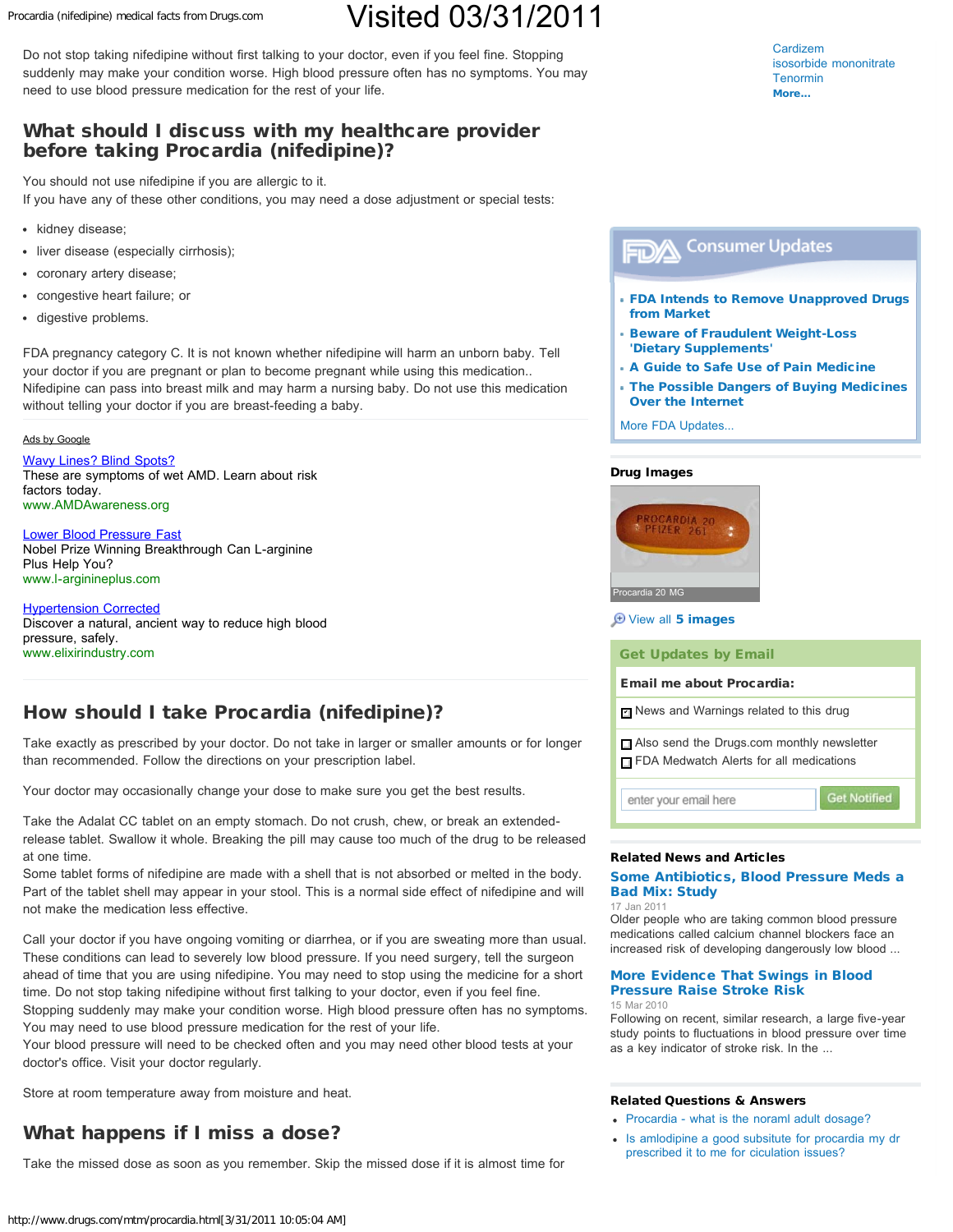Procardia (nifedipine) medical facts from Drugs.com

# Visited 03/31/2011

your next scheduled dose. Do not take extra medicine to make up the missed dose.

## What happens if I overdose?

Seek emergency medical attention or call the Poison Help line at 1-800-222-1222. Overdose symptoms may include severe dizziness, pounding heartbeats, nausea, vomiting, and feeling like you might pass out.

## What should I avoid while taking Procardia (nifedipine)?

Grapefruit and grapefruit juice may interact with nifedipine and lead to potentially dangerous effects. Discuss the use of grapefruit products with your doctor. Do not increase or decrease the amount of grapefruit products in your diet without first talking to your doctor.

Avoid getting up too fast from a sitting or lying position, or you may feel dizzy. Get up slowly and steady yourself to prevent a fall. Drinking alcohol can lower your blood pressure further and may increase certain side effects of nifedipine.

## Procardia (nifedipine) side effects

Get emergency medical help if you have any of these signs of an allergic reaction: hives; difficult breathing; swelling of your face, lips, tongue, or throat. Call your doctor at once if you have a serious side effect such as:

- worsening angina;
- feeling like you might pass out;
- feeling short of breath, swelling in your hands or feet;
- fast or pounding heartbeats;
- numbness or tingly feeling;
- jaundice (yellowing of the skin or eyes); or
- chest pain or heavy feeling, pain spreading to the arm or shoulder, nausea, sweating, general ill feeling.

Less serious side effects may include:

- headache, dizziness;
- drowsiness, tired feeling;
- nausea, constipation, diarrhea, stomach pain;
- $\bullet$ sleep problems (insomnia);
- mild rash or itching;
- joint pain, leg cramps;
- warmth, redness, or tingly feeling under your skin; or
- urinating more than usual.

This is not a complete list of side effects and others may occur. Call your doctor for medical advice about side effects. You may report side effects to FDA at 1-800-FDA-1088.

### [Ads by Google](http://www.google.com/url?ct=abg&q=https://www.google.com/adsense/support/bin/request.py%3Fcontact%3Dabg_afc%26url%3Dhttp://www.drugs.com/mtm/procardia.html%26hl%3Den%26client%3Dca-pub-3964816748264478%26adU%3DTurnToHelp.com%26adT%3DGoing%2BCold%2BTurkey%253F%26adU%3DTransformationsTreatment.com%26adT%3D%25231%2BAddiction%2BRehab%2BCenter%26adU%3Dwww.livingwithoutdisease.com/Heart%26adT%3DCure%2BHigh%2BBlood%2BPressure%26gl%3DUS&usg=AFQjCNFgMkwsIaiTPX9AIgSHuK9JaIuklg)

[Going Cold Turkey?](http://googleads.g.doubleclick.net/aclk?sa=l&ai=B_n9CEpiUTf2EFYz2qgHzuJ3qBIq2uOsB2qfewRLAjbcBsPuiARABGAEgzMf0ASgDOABQxer6swNgyYb_h_Cj7BKgAZTF1v0DsgENd3d3LmRydWdzLmNvbcgBAdoBJ2h0dHA6Ly93d3cuZHJ1Z3MuY29tL210bS9wcm9jYXJkaWEuaHRtbIACAcgC6uOjE6gDAegDhgXoAy31AwAAAEQ&num=1&sig=AGiWqtx8Lu3aRWXXXJBIQkdAqfRhAi67WA&client=ca-pub-3964816748264478&adurl=http://www.turntohelp.com%3Fs_kwcid%3DTC%7C7630%7Cprescription%2520drugs%7Cwww.drugs.com%7CC%7C%7C4871875706) Get Info on Withdrawal, Detox, and Rehab for Painkiller Addiction [TurnToHelp.com](http://googleads.g.doubleclick.net/aclk?sa=l&ai=B_n9CEpiUTf2EFYz2qgHzuJ3qBIq2uOsB2qfewRLAjbcBsPuiARABGAEgzMf0ASgDOABQxer6swNgyYb_h_Cj7BKgAZTF1v0DsgENd3d3LmRydWdzLmNvbcgBAdoBJ2h0dHA6Ly93d3cuZHJ1Z3MuY29tL210bS9wcm9jYXJkaWEuaHRtbIACAcgC6uOjE6gDAegDhgXoAy31AwAAAEQ&num=1&sig=AGiWqtx8Lu3aRWXXXJBIQkdAqfRhAi67WA&client=ca-pub-3964816748264478&adurl=http://www.turntohelp.com%3Fs_kwcid%3DTC%7C7630%7Cprescription%2520drugs%7Cwww.drugs.com%7CC%7C%7C4871875706)

**[#1 Addiction Rehab Center](http://googleads.g.doubleclick.net/aclk?sa=l&ai=BmL8fEpiUTf2EFYz2qgHzuJ3qBMid644CsJOJrxvAjbcBgKLCAhACGAIgzMf0ASgDOABQg6GG9QRgyYb_h_Cj7BKgAcS7iO0DsgENd3d3LmRydWdzLmNvbcgBAdoBJ2h0dHA6Ly93d3cuZHJ1Z3MuY29tL210bS9wcm9jYXJkaWEuaHRtbIACAagDAegDhgXoAy31AwAAAEQ&num=2&sig=AGiWqtwFJJeX0kmwPCjVkjUsdmuLA-3cYA&client=ca-pub-3964816748264478&adurl=http://TransformationsTreatment.com)** Adult, Addiction Rehab & Detox All Private Rooms, Insurance OK [TransformationsTreatment.com](http://googleads.g.doubleclick.net/aclk?sa=l&ai=BmL8fEpiUTf2EFYz2qgHzuJ3qBMid644CsJOJrxvAjbcBgKLCAhACGAIgzMf0ASgDOABQg6GG9QRgyYb_h_Cj7BKgAcS7iO0DsgENd3d3LmRydWdzLmNvbcgBAdoBJ2h0dHA6Ly93d3cuZHJ1Z3MuY29tL210bS9wcm9jYXJkaWEuaHRtbIACAagDAegDhgXoAy31AwAAAEQ&num=2&sig=AGiWqtwFJJeX0kmwPCjVkjUsdmuLA-3cYA&client=ca-pub-3964816748264478&adurl=http://TransformationsTreatment.com)

[Cure High Blood Pressure](http://googleads.g.doubleclick.net/aclk?sa=l&ai=Bl8nCEpiUTf2EFYz2qgHzuJ3qBI-K-4wB96PJ2gvAjbcB4IkcEAMYAyDMx_QBKAM4AFDitOEJYMmG_4fwo-wSoAGdxY7yA7IBDXd3dy5kcnVncy5jb23IAQHaASdodHRwOi8vd3d3LmRydWdzLmNvbS9tdG0vcHJvY2FyZGlhLmh0bWyoAwHoA4YF6AMt9QMAAABE&num=3&sig=AGiWqtz1O6YSZupvF6RYbN0Dea1fProR1A&client=ca-pub-3964816748264478&adurl=http://www.livingwithoutdisease.com) Nobel Prize in Medicine Discovery Greatest Miracle Health Supplement

[When should Procardia XL be taken, morning or](http://www.drugs.com/answers/when-should-procardia-xl-be-taken-morning-or-99185.html) [evening?](http://www.drugs.com/answers/when-should-procardia-xl-be-taken-morning-or-99185.html)

- [Can I use procardia while breastfeeding?](http://www.drugs.com/answers/can-i-use-procardia-while-breastfeeding-146624.html)
- [My medicine bottle says Nifedical XL?](http://www.drugs.com/answers/my-medicine-bottle-says-nifedical-xl-155948.html)

**[More Procardia questions](http://www.drugs.com/answers/support-group/procardia/questions/)** 

#### **ADUERTISEMENT**

#### [Lower Your Blood Pressure - The All Natural](http://ads.drugs.com/click.php?a=5) **[Way](http://ads.drugs.com/click.php?a=5)**

The only non-drug medical device clinically proven to lower blood pressure www.resperate.com

### [\\$350,000 in Life Insurance](http://ads.drugs.com/click.php?a=9)

Protect Your Family Today. Coverage as low as \$13.04/month. Free Quote Here BestQuoteMarket.com

### [Weight Loss Medicine](http://ads.drugs.com/click.php?a=2)

Immediate weight loss - reduces fat absorbtion - less fat means less pounds www.pharmcom.com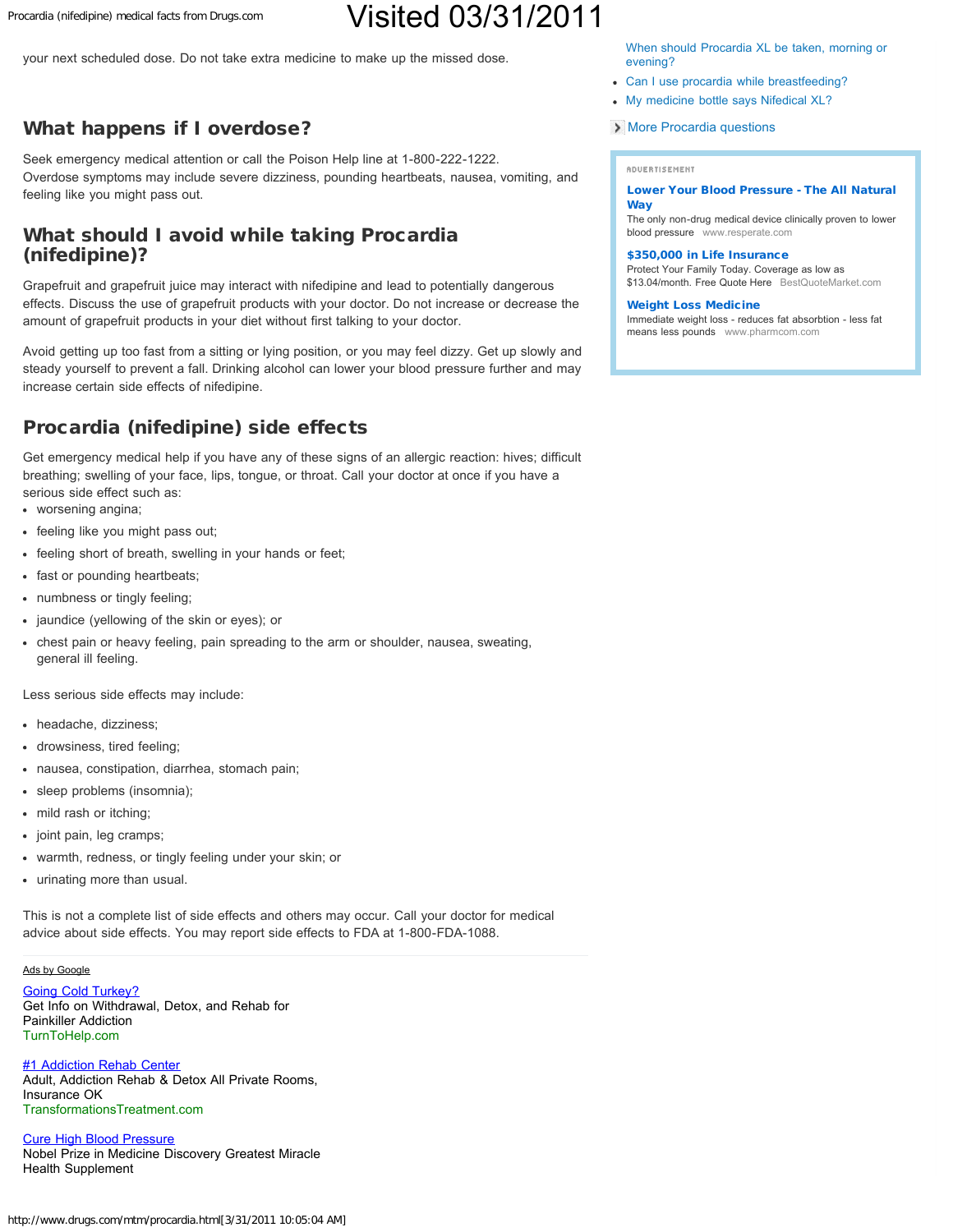### What other drugs will affect Procardia (nifedipine)?

Tell your doctor about all other medicines you use, especially:

- acarbose (Precose);
- cimetidine (Tagamet);
- fentanyl (Actig, Duragesic, Fentora) or other narcotic pain medications;
- digoxin (Lanoxin);
- nefazodone;
- St. John's wort;
- rifabutin (Mycobutin), rifampin (Rifadin, Rifater, Rifamate) or rifapentine (Priftin);
- a blood thinner such as warfarin (Coumadin);
- an antibiotic such as clarithromycin (Biaxin), dalfopristin/quinupristin (Synercid), or erythromycin (E.E.S., EryPed, Ery-Tab, Erythrocin);
- antifungal medication such as fluconazole (Diflucan), itraconazole (Sporanox), or ketoconazole (Nizoral);
- a beta-blocker such as atenolol (Tenormin, Tenoretic), carvedilol (Coreg), labetalol (Normodyne, Trandate), metoprolol (Lopressor, Toprol), nadolol (Corgard), propranolol (Inderal, InnoPran), sotalol (Betapace), timolol (Blocadren), and others;
- a heart rhythm medication such as quinidine (Quin-G) or flecaininde (Tambocor);
- HIV/AIDS medicine such as atazanavir (Reyataz), delavirdine (Rescriptor), fosamprenavir (Lexiva), indinavir (Crixivan), nelfinavir (Viracept), ritonavir (Norvir, Kaletra, or saquinavir (Invirase);
- medicines used to prevent organ transplant rejection, such as sirolimus (Rapamune) or tacrolimus (Prograf);
- other heart or blood pressure medications such as benazepril (Lotensin), diltiazem (Cartia, Cardizem), doxazosin (Cardura), or verapamil (Calan, Covera, Isoptin, Verelan); or
- seizure medication such as carbamazepine (Carbatrol, Tegretol), phenobarbital (Solfoton), or phenytoin (Dilantin).

This list is not complete and other drugs may interact with nifedipine. Tell your doctor about all medications you use. This includes prescription, over-the-counter, vitamin, and herbal products. Do not start a new medication without telling your doctor.

### More Procardia resources

- [Procardia Side Effects](http://www.drugs.com/sfx/procardia-side-effects.html) (in more detail)
- [Procardia Use in Pregnancy & Breastfeeding](http://www.drugs.com/pregnancy/nifedipine.html)
- [Drug Images](http://www.drugs.com/procardia-images.html)
- [Procardia Drug Interactions](http://www.drugs.com/drug-interactions/nifedipine,procardia.html)
- [Procardia Support Group](http://www.drugs.com/answers/support-group/procardia/)
- [3 Reviews for Procardia](http://www.drugs.com/comments/nifedipine/procardia.html) [Add your own review/rating](http://www.drugs.com/members_comments_add.php?ddc_id=1717&brand_name_id=1075)

[Procardia Advanced Consumer](http://www.drugs.com/cons/procardia.html) (Micromedex) - Includes Dosage Information

**Med Facts** [Procardia MedFacts Consumer Leaflet](http://www.drugs.com/cdi/procardia.html) (Wolters Kluwer)

**Professional [Procardia Prescribing Information](http://www.drugs.com/pro/procardia.html)** (FDA)

**Concise [Adalat Consumer Overview](http://www.drugs.com/adalat.html)** 

[Adalat CC Sustained-Release Tablets MedFacts Consumer Leaflet](http://www.drugs.com/cdi/adalat-cc-sustained-release-tablets.html) (Wolters Kluwer)

**Professional [Adalat CC Prescribing Information](http://www.drugs.com/pro/adalat-cc.html)** (FDA)

**Professional [Afeditab CR Prescribing Information](http://www.drugs.com/pro/afeditab-cr.html)** (FDA)

**Professional [Nifediac CC Prescribing Information](http://www.drugs.com/pro/nifediac-cc.html)** (FDA)

**Professional [Nifedical XL Prescribing Information](http://www.drugs.com/pro/nifedical-xl.html)** (FDA)

**Professional [Nifedipine Professional Patient Advice](http://www.drugs.com/ppa/nifedipine.html) (Wolters Kluwer)** 

**Professional [Nifedipine Monograph](http://www.drugs.com/monograph/nifedipine.html) (AHFS DI)** 

Professional [Procardia XL Prescribing Information](http://www.drugs.com/pro/procardia-xl.html) (FDA)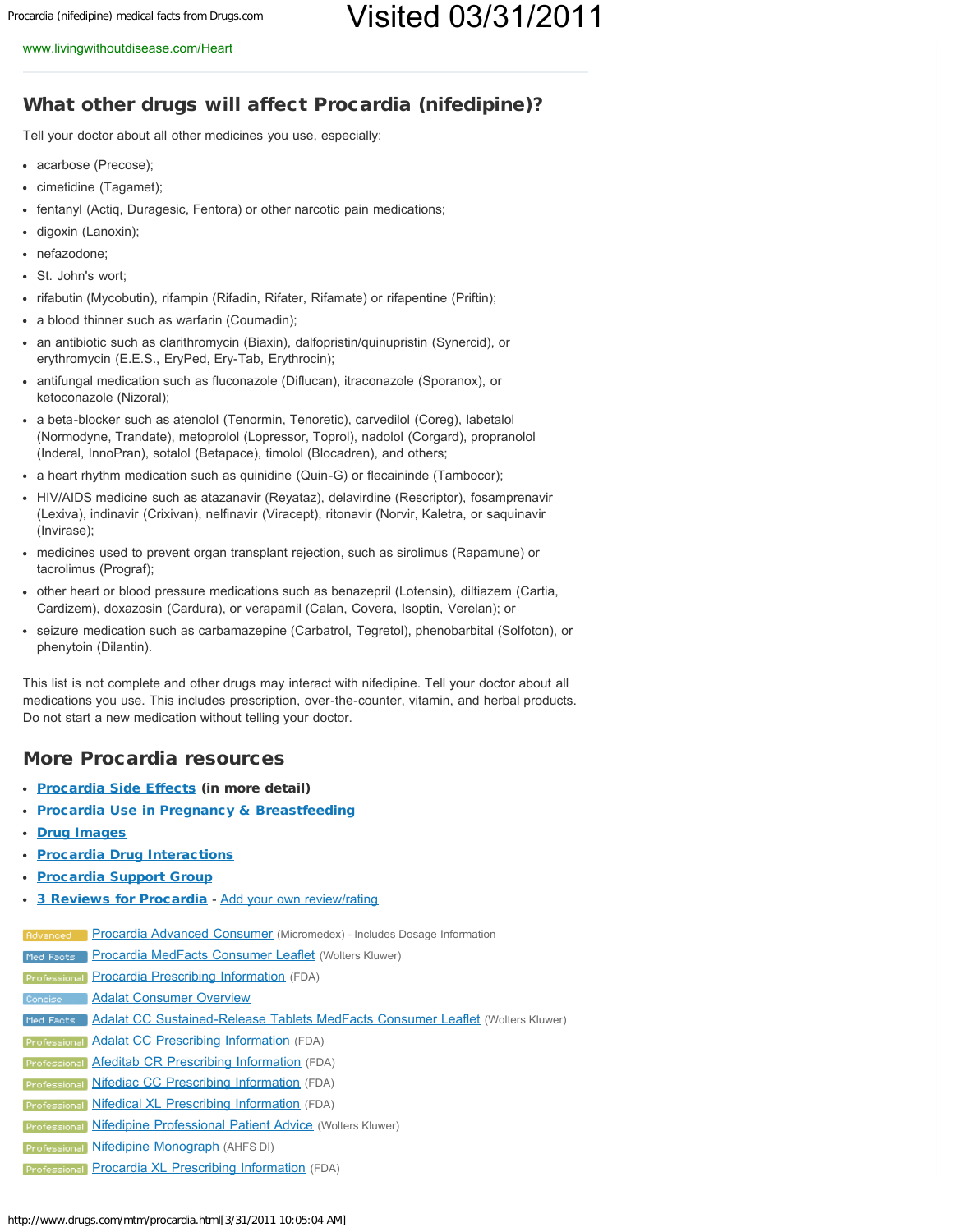## Visited 03/31/2011

## Compare Procardia with other medications

• [Angina Pectoris](http://www.drugs.com/condition/angina-pectoris-prophylaxis.html) **[Prophylaxis](http://www.drugs.com/condition/angina-pectoris-prophylaxis.html)** • [Raynaud's Syndrome](http://www.drugs.com/condition/raynaud-s-syndrome.html)

## Where can I get more information?

Your pharmacist can provide more information about nifedipine.

**[Printable Version](http://www.drugs.com/mtm/procardia.html?printable=1) [Email](javascript:void(0)) [Recommend](http://www.drugs.com/bookmark.html?track=facebook&url=aHR0cDovL3d3dy5kcnVncy5jb20vbXRtL3Byb2NhcmRpYS5odG1s&title=Procardia+%28nifedipine%29+medical+facts+from+Drugs.com) Strucet Struce Share** 

### [Ads by Google](http://www.google.com/url?ct=abg&q=https://www.google.com/adsense/support/bin/request.py%3Fcontact%3Dabg_afc%26url%3Dhttp://www.drugs.com/mtm/procardia.html%26hl%3Den%26client%3Dca-pub-3964816748264478%26adU%3Dwww.NwBioFeedback.org%26adT%3DSafe%2BAnxiety%2BTreatments%26adU%3Dwww.TheTreatmentCenter.com%26adT%3DDrug%2B%2526amp%253B%2BAlcohol%2BTreatment%26gl%3DUS&usg=AFQjCNGm_k8-lbKPkf8VNJeqt1FP6tNGWQ)

### [Safe Anxiety Treatments](http://googleads.g.doubleclick.net/aclk?sa=l&ai=BNy_kEpiUTc70L4ifqwGKp7SMBOn8jOgBwfftphTAjbcBsMaKARABGAEgzMf0ASgCOABQjMWcuwFgyYb_h_Cj7BKgAZejs_sDsgENd3d3LmRydWdzLmNvbcgBAdoBJ2h0dHA6Ly93d3cuZHJ1Z3MuY29tL210bS9wcm9jYXJkaWEuaHRtbIACAagDAegDhgXoAy31AwAAAEQ&num=1&sig=AGiWqtzOu58VOwlPjb7e8qYNOijdrka_wQ&client=ca-pub-3964816748264478&adurl=http://nwbiofeedback.org/)

Safe Biofeedback Treatments for ADD, ADHD, Axiety, Autism & More! [www.NwBioFeedback.org](http://googleads.g.doubleclick.net/aclk?sa=l&ai=BNy_kEpiUTc70L4ifqwGKp7SMBOn8jOgBwfftphTAjbcBsMaKARABGAEgzMf0ASgCOABQjMWcuwFgyYb_h_Cj7BKgAZejs_sDsgENd3d3LmRydWdzLmNvbcgBAdoBJ2h0dHA6Ly93d3cuZHJ1Z3MuY29tL210bS9wcm9jYXJkaWEuaHRtbIACAagDAegDhgXoAy31AwAAAEQ&num=1&sig=AGiWqtzOu58VOwlPjb7e8qYNOijdrka_wQ&client=ca-pub-3964816748264478&adurl=http://nwbiofeedback.org/)

### [Drug & Alcohol Treatment](http://googleads.g.doubleclick.net/aclk?sa=l&ai=BWM4fEpiUTc70L4ifqwGKp7SMBKWC1_4Bzb2_9BnAjbcB4PjrAxACGAIgzMf0ASgCOABQqp7h8gVgyYb_h_Cj7BKgAbfH--0DsgENd3d3LmRydWdzLmNvbcgBAdoBJ2h0dHA6Ly93d3cuZHJ1Z3MuY29tL210bS9wcm9jYXJkaWEuaHRtbIACAagDAegDhgXoAy31AwAAAEQ&num=2&sig=AGiWqty9o7d7K9HDMAJYN5TfkvjQlimPDg&client=ca-pub-3964816748264478&adurl=http://www.thetreatmentcenter.com/alcohol-drug-detox/%3Fmm_campaign%3D2d9c4e5f7937a17aa7c1753b2e9190bc%26keyword%3Ddrug%2520addiction%2520treatment%2520facility%26content%26www.drugs.com%26utm_source%3DGoogle%26utm_medium%3DCPC%26utm_campaign%3DTTC)

Change Your Life In A Safe Retreat. Call Us 24/7. Insurance Welcome. [www.TheTreatmentCenter.com](http://googleads.g.doubleclick.net/aclk?sa=l&ai=BWM4fEpiUTc70L4ifqwGKp7SMBKWC1_4Bzb2_9BnAjbcB4PjrAxACGAIgzMf0ASgCOABQqp7h8gVgyYb_h_Cj7BKgAbfH--0DsgENd3d3LmRydWdzLmNvbcgBAdoBJ2h0dHA6Ly93d3cuZHJ1Z3MuY29tL210bS9wcm9jYXJkaWEuaHRtbIACAagDAegDhgXoAy31AwAAAEQ&num=2&sig=AGiWqty9o7d7K9HDMAJYN5TfkvjQlimPDg&client=ca-pub-3964816748264478&adurl=http://www.thetreatmentcenter.com/alcohol-drug-detox/%3Fmm_campaign%3D2d9c4e5f7937a17aa7c1753b2e9190bc%26keyword%3Ddrug%2520addiction%2520treatment%2520facility%26content%26www.drugs.com%26utm_source%3DGoogle%26utm_medium%3DCPC%26utm_campaign%3DTTC)

- Remember, keep this and all other medicines out of the reach of children, never share your medicines with others, and use this medication only for the indication prescribed.
- Every effort has been made to ensure that the information provided by Cerner Multum, Inc. ('Multum') is accurate, up-to-date, and complete, but no guarantee is made to that effect. Drug information contained herein may be time sensitive. Multum information has been compiled for use by healthcare practitioners and consumers in the United States and therefore Multum does not warrant that uses outside of the United States are appropriate, unless specifically indicated otherwise. Multum's drug information does not endorse drugs, diagnose patients or recommend therapy. Multum's drug information is an informational resource designed to assist licensed healthcare practitioners in caring for their patients and/or to serve consumers viewing this service as a supplement to, and not a substitute for, the expertise, skill, knowledge and judgment of healthcare practitioners. The absence of a warning for a given drug or drug combination in no way should be construed to indicate that the drug or drug combination is safe, effective or appropriate for any given patient. Multum does not assume any responsibility for any aspect of healthcare administered with the aid of information Multum provides. The information contained herein is not intended to cover all possible uses, directions, precautions, warnings, drug interactions, allergic reactions, or adverse effects. If you have questions about the drugs you are taking, check with your doctor, nurse or pharmacist.

Copyright 1996-2006 Cerner Multum, Inc. Version: 9.02. Revision Date: 12/15/2010 5:01:39 PM.



**Search** 

### [Ads by Google](https://www.google.com/adsense/support/bin/request.py?contact=abg_afc&url=http://www.drugs.com/mtm/procardia.html&hl=en&client=ca-pub-3964816748264478&adU=+&adT=Drug+Rehab&adU=++&adT=Drug+Treatment&adU=+++&adT=Drug+Recovery&adU=++++&adT=Holistic+Drug) [Drug Rehab](http://googleads.g.doubleclick.net/pagead/ads?client=ca-pub-3964816748264478&format=fp_al_lp&output=html&h=15&w=468&lmt=1301583882&skip=11&channel=2956908030&flash=10.2.153.1&url=http%3A%2F%2Fwww.drugs.com%2Fmtm%2Fprocardia.html&dt=1301583882500&shv=r20110324&jsv=r20110321-2&saldr=1&correlator=1301583880328&frm=0&adk=217711182&ga_vid=1737399943.1301418549&ga_sid=1301583880&ga_hid=1225521127&ga_fc=1&u_tz=-300&u_his=0&u_java=1&u_h=768&u_w=1024&u_ah=738&u_aw=1024&u_cd=32&u_nplug=0&u_nmime=0&biw=1003&bih=589&fu=0&ifi=5&dtd=109&xpc=psIz836seR&p=http%3A//www.drugs.com&safe=on&kw_type=radlink&prev_fmts=468x15_0ads_al&rt=ChBNlJgTAAO03QoqzwoPnTpLEgpEcnVnIFJlaGFiGgiDGxD-674zdygBUhMIzLTn64n5pwIVj7gqCh3FC14_&hl=en&kw0=Drug+Rehab&kw1=Drug+Treatment&kw2=Drug+Recovery&kw3=Holistic+Drug&okw=Drug+Rehab) [Drug Treatment](http://googleads.g.doubleclick.net/pagead/ads?client=ca-pub-3964816748264478&format=fp_al_lp&output=html&h=15&w=468&lmt=1301583882&skip=11&channel=2956908030&flash=10.2.153.1&url=http%3A%2F%2Fwww.drugs.com%2Fmtm%2Fprocardia.html&dt=1301583882500&shv=r20110324&jsv=r20110321-2&saldr=1&correlator=1301583880328&frm=0&adk=217711182&ga_vid=1737399943.1301418549&ga_sid=1301583880&ga_hid=1225521127&ga_fc=1&u_tz=-300&u_his=0&u_java=1&u_h=768&u_w=1024&u_ah=738&u_aw=1024&u_cd=32&u_nplug=0&u_nmime=0&biw=1003&bih=589&fu=0&ifi=5&dtd=109&xpc=psIz836seR&p=http%3A//www.drugs.com&safe=on&kw_type=radlink&prev_fmts=468x15_0ads_al&rt=ChBNlJgTAAO07woqzwoPnTpLEg5EcnVnIFRyZWF0bWVudBoI__m_W1LgeI0oAVITCMy05-uJ-acCFY-4KgodxQtePw&hl=en&kw0=Drug+Rehab&kw1=Drug+Treatment&kw2=Drug+Recovery&kw3=Holistic+Drug&okw=Drug+Treatment) [Drug Recovery](http://googleads.g.doubleclick.net/pagead/ads?client=ca-pub-3964816748264478&format=fp_al_lp&output=html&h=15&w=468&lmt=1301583882&skip=11&channel=2956908030&flash=10.2.153.1&url=http%3A%2F%2Fwww.drugs.com%2Fmtm%2Fprocardia.html&dt=1301583882500&shv=r20110324&jsv=r20110321-2&saldr=1&correlator=1301583880328&frm=0&adk=217711182&ga_vid=1737399943.1301418549&ga_sid=1301583880&ga_hid=1225521127&ga_fc=1&u_tz=-300&u_his=0&u_java=1&u_h=768&u_w=1024&u_ah=738&u_aw=1024&u_cd=32&u_nplug=0&u_nmime=0&biw=1003&bih=589&fu=0&ifi=5&dtd=109&xpc=psIz836seR&p=http%3A//www.drugs.com&safe=on&kw_type=radlink&prev_fmts=468x15_0ads_al&rt=ChBNlJgTAAO09goqzwoPnTpLEg1EcnVnIFJlY292ZXJ5GghL1sEgL-trrSgBUhMIzLTn64n5pwIVj7gqCh3FC14_&hl=en&kw0=Drug+Rehab&kw1=Drug+Treatment&kw2=Drug+Recovery&kw3=Holistic+Drug&okw=Drug+Recovery) [Holistic Drug](http://googleads.g.doubleclick.net/pagead/ads?client=ca-pub-3964816748264478&format=fp_al_lp&output=html&h=15&w=468&lmt=1301583882&skip=11&channel=2956908030&flash=10.2.153.1&url=http%3A%2F%2Fwww.drugs.com%2Fmtm%2Fprocardia.html&dt=1301583882500&shv=r20110324&jsv=r20110321-2&saldr=1&correlator=1301583880328&frm=0&adk=217711182&ga_vid=1737399943.1301418549&ga_sid=1301583880&ga_hid=1225521127&ga_fc=1&u_tz=-300&u_his=0&u_java=1&u_h=768&u_w=1024&u_ah=738&u_aw=1024&u_cd=32&u_nplug=0&u_nmime=0&biw=1003&bih=589&fu=0&ifi=5&dtd=109&xpc=psIz836seR&p=http%3A//www.drugs.com&safe=on&kw_type=radlink&prev_fmts=468x15_0ads_al&rt=ChBNlJgTAAO0-woqzwoPnTpLEg1Ib2xpc3RpYyBEcnVnGghNuHh9PLA67SgBUhMIzLTn64n5pwIVj7gqCh3FC14_&hl=en&kw0=Drug+Rehab&kw1=Drug+Treatment&kw2=Drug+Recovery&kw3=Holistic+Drug&okw=Holistic+Drug)

| <b>Support</b>                                                                                                                                                                                                                             | <b>About Drugs.com</b>                                                                                                                                                                                                                                                                                                                                                                                                                                                                                                                                                                          | <b>Your Privacy</b>                                                                                                                                                                                             |
|--------------------------------------------------------------------------------------------------------------------------------------------------------------------------------------------------------------------------------------------|-------------------------------------------------------------------------------------------------------------------------------------------------------------------------------------------------------------------------------------------------------------------------------------------------------------------------------------------------------------------------------------------------------------------------------------------------------------------------------------------------------------------------------------------------------------------------------------------------|-----------------------------------------------------------------------------------------------------------------------------------------------------------------------------------------------------------------|
| <b>Advertise With Us</b><br><b>Frequently Asked Questions</b><br><b>Pharmaceutical Companies</b><br><b>Widgets for your Website</b><br><b>Content Submissions</b><br>About Drugs.com<br>Contact Us<br>Sitemap<br>Follow us on: <b>Filt</b> | Drugs.com provides accurate and independent information on more than 24,000<br>prescription drugs, over-the-counter medicines & natural products. This material is<br>provided for educational purposes only and is not to be used for medical advice,<br>diagnosis or treatment.<br>Data sources include Micromedex <sup>™</sup> (updated Feb 3rd, 2011), Cerner Multum™<br>(updated Mar 18th, 2011), Wolters Kluwer™ (updated Mar 5th, 2011) and others. To<br>view content sources and attributions, refer to our editorial policy.<br>Copyright © 2000-2011 Drugs.com. All rights reserved. | <b>TRUSTe</b><br><b>ERTIFIED PRIVACY</b><br>Verify Here<br>We comply with the HONcode standard for<br>$\omega$<br>trustworthy health information.<br>Verify here<br>Ad Choices<br>Terms of Use · Privacy Policy |